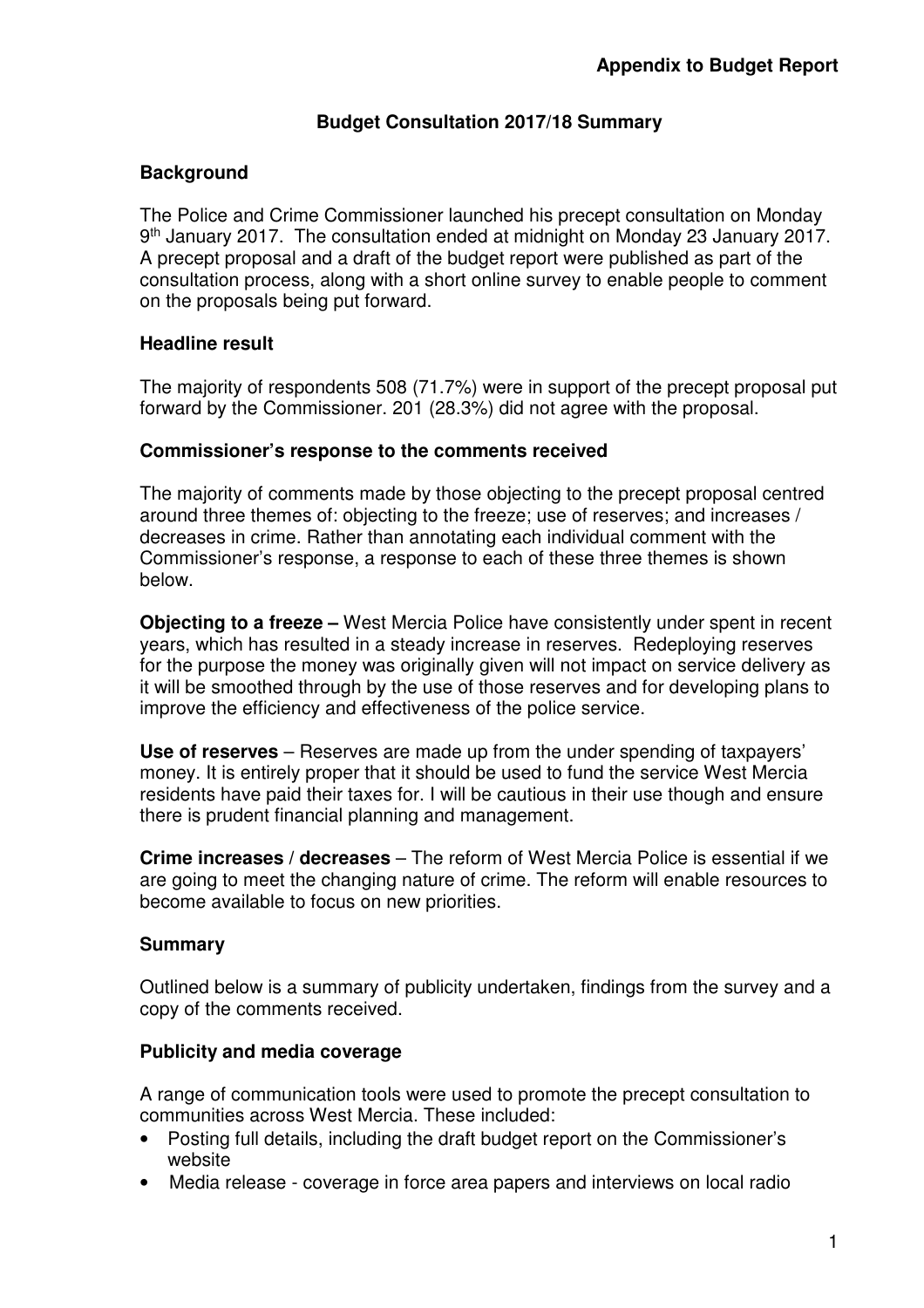- Social media regular posts on Twitter and Facebook, including paid adverts that feature on Facebook and Instagram
- Commissioners newsletter
- Internal force communications
- Circulation to over 2000 recipients of the CMS (community messaging system)
- Direct emails to associations of local councils and other organisations.

#### **The consultation survey**

An online survey was used to ascertain views on the Commissioner's precept proposals. In addition, the draft budget report was clearly signposted and available to read for anyone requiring more detailed information prior to completing the survey.

The online survey asked 6 questions, including one open question enabling respondents who did not agree with the precept proposal to comment on their reasons. The questions asked were:

- 1. Do you support the Commissioner's budget proposals including an additional £4.5m in West Mercia's policing budget for 2017/18, a freeze in the police's share of council tax bills and continued investment in frontline, community policing?
- 2. Please explain your reasons (only to respondents who answered 'No' to Q1)
- 3. In which area do you pay council tax?
- 4. Gender?
- 5. Age?
- 6. Are you a business owner?

## **Consultation findings**

## **Overall response**

• 944 respondents partially or fully completed the survey. Of these 709 respondents answered question one.

## **Question 1**

- 508 (71.7%) respondents supported the Commissioner's proposals.
- 201 (28.3%) respondents were opposed to the Commissioner's proposals.

## **Question 2**

187 respondents chose to comment on their reasons for their answer to question one (186 online plus one by email). A summary of all these comments is included with this report.

## **Question 3**

A breakdown of respondents by council tax area is shown below (for those that answered this question) 428 (60.5%) Worcestershire 143 (20.2%) Shropshire 78 (11.0%) Herefordshire 58 (8.2%)Telford and Wrekin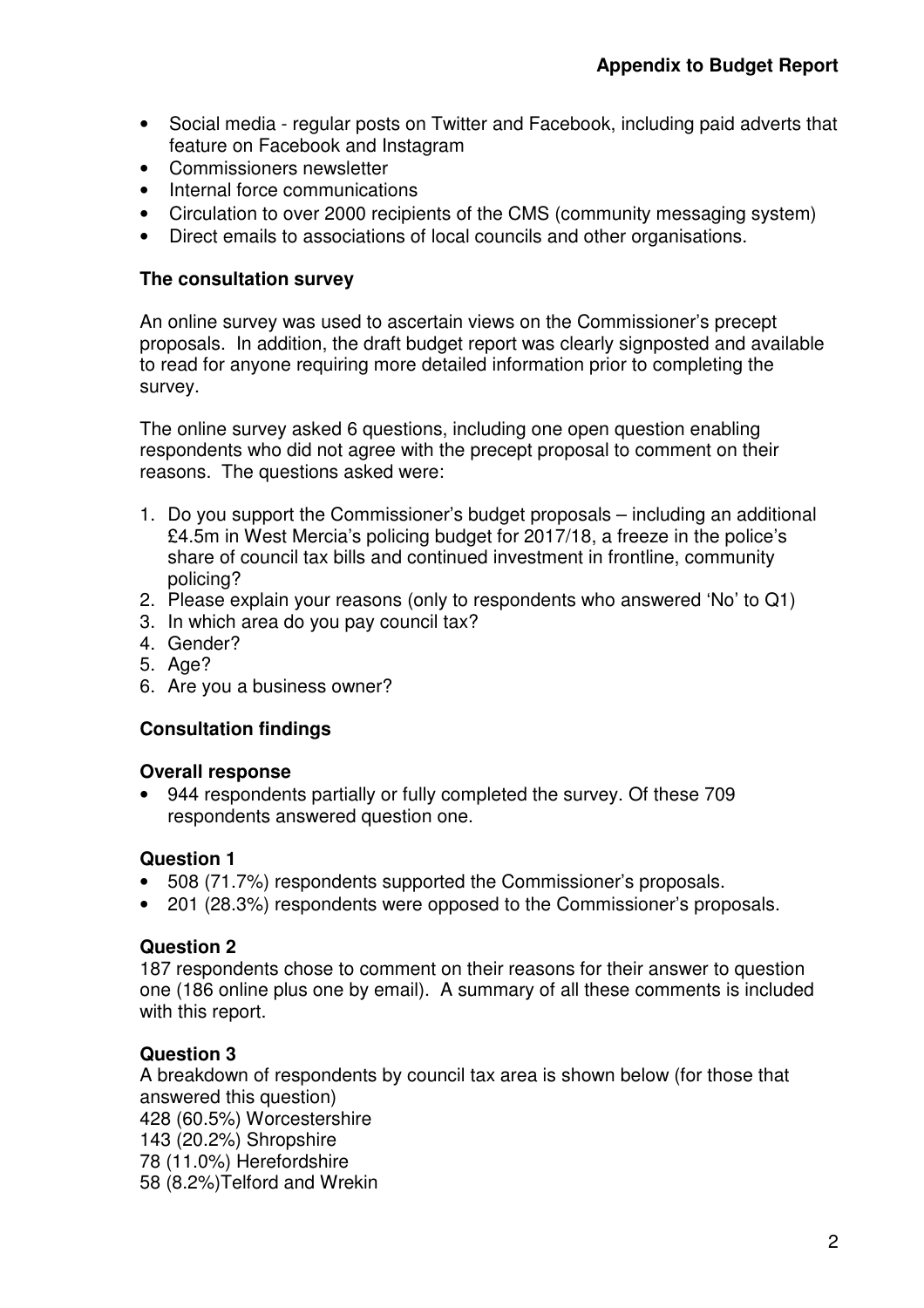#### **Question 4**

The response by gender of people who chose to answer this question was:

432 (61.5%) male and 270 (38.5%) female

#### **Question 5**

The age profile of those taking part in the online survey and choosing to answer this question shows that:

• The majority of respondents, 212 (29.8%) were aged 45-54.

#### **Question 6**

51 (7.2%) of respondents stated that they were business owners.

#### **Email / postal comments**

One individual / organisation chose to send an email or written comment directly to the Commissioner's office in response to the precept consultation. Those comments are included in the summary of responses below.

All social media platforms are monitored and where appropriate comments on the precept have been responded to, however the 'instant' nature of this media means it is not practical to include them in this report.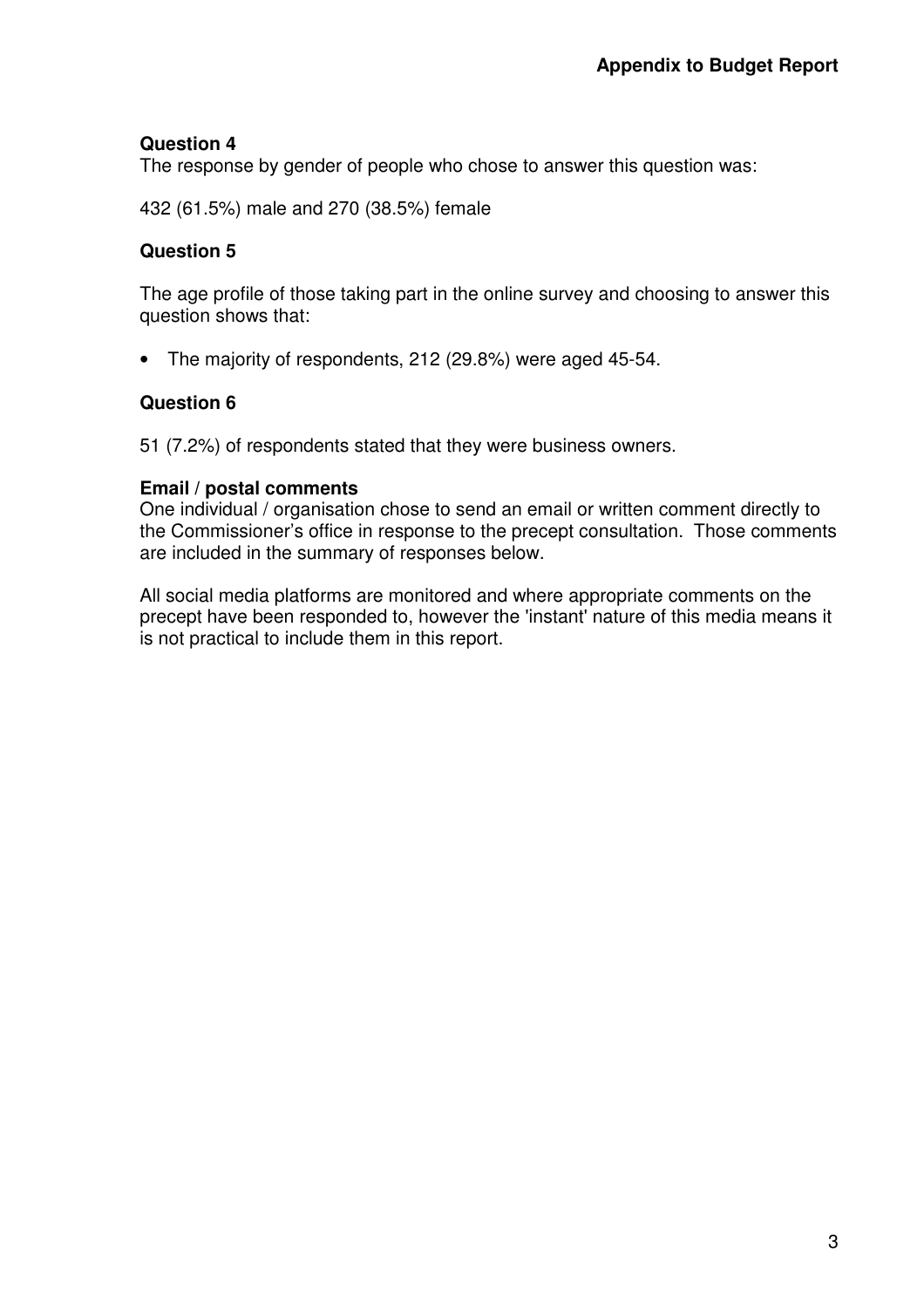# Budget consultation 2017 – summary of comments received

# **Comments submitted via email and post**

| <b>Comment</b>                                                                                                                | <b>PCC response</b>                                                                                                                                                                 |
|-------------------------------------------------------------------------------------------------------------------------------|-------------------------------------------------------------------------------------------------------------------------------------------------------------------------------------|
| I read with interest your budget proposal that<br>stated am proposed increase of £1.3m for<br>the most vulnerable in society. | In response to your query West<br>Mercia Police have adopted the<br>following definition of vulnerability:                                                                          |
| Please could you define the most vulnerable<br>in society?                                                                    | A person is vulnerable if, as a result<br>of their situation or circumstances<br>they are unable to take care of, or<br>protect themselves or others, from<br>harm or exploitation. |

# **Comments submitted as part of the online survey**

The Police and Crime Commissioner's response was one or more of the responses set out on Page 1.

| <b>No</b>            | <b>Comment</b>                                                                                                                                                                                                                                                                                                                                                                                                                                                                                                                                                                                                                                                                                                                                                                                                                                                                                                                                                                    |
|----------------------|-----------------------------------------------------------------------------------------------------------------------------------------------------------------------------------------------------------------------------------------------------------------------------------------------------------------------------------------------------------------------------------------------------------------------------------------------------------------------------------------------------------------------------------------------------------------------------------------------------------------------------------------------------------------------------------------------------------------------------------------------------------------------------------------------------------------------------------------------------------------------------------------------------------------------------------------------------------------------------------|
| $\overline{c}$       | 4.5 million is far to much                                                                                                                                                                                                                                                                                                                                                                                                                                                                                                                                                                                                                                                                                                                                                                                                                                                                                                                                                        |
| $\overline{3}$       | A council tax freeze is actually a cut in funding in real terms. Funding should be                                                                                                                                                                                                                                                                                                                                                                                                                                                                                                                                                                                                                                                                                                                                                                                                                                                                                                |
|                      | increased not decreased.                                                                                                                                                                                                                                                                                                                                                                                                                                                                                                                                                                                                                                                                                                                                                                                                                                                                                                                                                          |
| $\overline{4}$       | A failure to raise precept even by a modest amount is a mistake - will be in a position                                                                                                                                                                                                                                                                                                                                                                                                                                                                                                                                                                                                                                                                                                                                                                                                                                                                                           |
|                      | of having to play catch up. Commisiioner is quite right to robustly challenge levels of                                                                                                                                                                                                                                                                                                                                                                                                                                                                                                                                                                                                                                                                                                                                                                                                                                                                                           |
|                      | reserves but should look at a 0.5% precept increase - modest but maintains some                                                                                                                                                                                                                                                                                                                                                                                                                                                                                                                                                                                                                                                                                                                                                                                                                                                                                                   |
|                      | growth in a world about to see signiificant inflation for the first time in many years -                                                                                                                                                                                                                                                                                                                                                                                                                                                                                                                                                                                                                                                                                                                                                                                                                                                                                          |
| 5                    | keep the finances ticking over!<br>A freeze in ct is a cut in funding in real terms and will impact on the service in future                                                                                                                                                                                                                                                                                                                                                                                                                                                                                                                                                                                                                                                                                                                                                                                                                                                      |
|                      | years. Council tax freeze is a false economy when wages and inflation have to be                                                                                                                                                                                                                                                                                                                                                                                                                                                                                                                                                                                                                                                                                                                                                                                                                                                                                                  |
|                      | paid for.                                                                                                                                                                                                                                                                                                                                                                                                                                                                                                                                                                                                                                                                                                                                                                                                                                                                                                                                                                         |
| 6                    | A freeze in the police precept is ridiculous at a time when the police are failing to                                                                                                                                                                                                                                                                                                                                                                                                                                                                                                                                                                                                                                                                                                                                                                                                                                                                                             |
|                      | provide a service in so many areas.                                                                                                                                                                                                                                                                                                                                                                                                                                                                                                                                                                                                                                                                                                                                                                                                                                                                                                                                               |
| $\overline{7}$       | A freeze is in effect a cut, and on top of Government changes to tax and NI for                                                                                                                                                                                                                                                                                                                                                                                                                                                                                                                                                                                                                                                                                                                                                                                                                                                                                                   |
|                      | example, the total becomes a very big cut. A 1.99% increase will at least offset                                                                                                                                                                                                                                                                                                                                                                                                                                                                                                                                                                                                                                                                                                                                                                                                                                                                                                  |
|                      | some of the cuts.                                                                                                                                                                                                                                                                                                                                                                                                                                                                                                                                                                                                                                                                                                                                                                                                                                                                                                                                                                 |
| 8                    | A freeze would create a loss in the police budget which could impact upon the                                                                                                                                                                                                                                                                                                                                                                                                                                                                                                                                                                                                                                                                                                                                                                                                                                                                                                     |
|                      | numbers of officers and staff.                                                                                                                                                                                                                                                                                                                                                                                                                                                                                                                                                                                                                                                                                                                                                                                                                                                                                                                                                    |
|                      |                                                                                                                                                                                                                                                                                                                                                                                                                                                                                                                                                                                                                                                                                                                                                                                                                                                                                                                                                                                   |
|                      |                                                                                                                                                                                                                                                                                                                                                                                                                                                                                                                                                                                                                                                                                                                                                                                                                                                                                                                                                                                   |
| 10                   | A samll increase would be in the benefit of everyone. Unlike many in our policing                                                                                                                                                                                                                                                                                                                                                                                                                                                                                                                                                                                                                                                                                                                                                                                                                                                                                                 |
|                      | area I get no additional benefits despite the amount of tax I pay, and if i am paying                                                                                                                                                                                                                                                                                                                                                                                                                                                                                                                                                                                                                                                                                                                                                                                                                                                                                             |
|                      | then i would like it to go to something worth whiles, such as policing.                                                                                                                                                                                                                                                                                                                                                                                                                                                                                                                                                                                                                                                                                                                                                                                                                                                                                                           |
| 11                   | A small increase is expected by people                                                                                                                                                                                                                                                                                                                                                                                                                                                                                                                                                                                                                                                                                                                                                                                                                                                                                                                                            |
|                      |                                                                                                                                                                                                                                                                                                                                                                                                                                                                                                                                                                                                                                                                                                                                                                                                                                                                                                                                                                                   |
|                      |                                                                                                                                                                                                                                                                                                                                                                                                                                                                                                                                                                                                                                                                                                                                                                                                                                                                                                                                                                                   |
|                      |                                                                                                                                                                                                                                                                                                                                                                                                                                                                                                                                                                                                                                                                                                                                                                                                                                                                                                                                                                                   |
|                      |                                                                                                                                                                                                                                                                                                                                                                                                                                                                                                                                                                                                                                                                                                                                                                                                                                                                                                                                                                                   |
|                      |                                                                                                                                                                                                                                                                                                                                                                                                                                                                                                                                                                                                                                                                                                                                                                                                                                                                                                                                                                                   |
|                      |                                                                                                                                                                                                                                                                                                                                                                                                                                                                                                                                                                                                                                                                                                                                                                                                                                                                                                                                                                                   |
|                      |                                                                                                                                                                                                                                                                                                                                                                                                                                                                                                                                                                                                                                                                                                                                                                                                                                                                                                                                                                                   |
| 9<br>$\overline{12}$ | A freeze would just mean the police having to use money from elsewhere to fund the<br>futre plans. The police force has had to deal with huge, sweeping efficancy saving<br>measures that have caused significant problems to officers.<br>As a council tax payer I feel responsible for speaking out where well intentioned<br>people try to justify their existence by making a point. Policing is not something to be<br>toyed with and the implications of financial tinkering may be felt for years if we got it<br>wrong. We are seeing a constant threat from terrorist groups and it is a matter of time<br>before we are subject to such an incident on our force area. In order to be in a<br>position to deal with such a threat we need to maintain our ability to cope with such<br>an incident. This means an ability to train for it and have the up to date kit required<br>for management of terrorist threats in whatever form they may manifest. This is not a |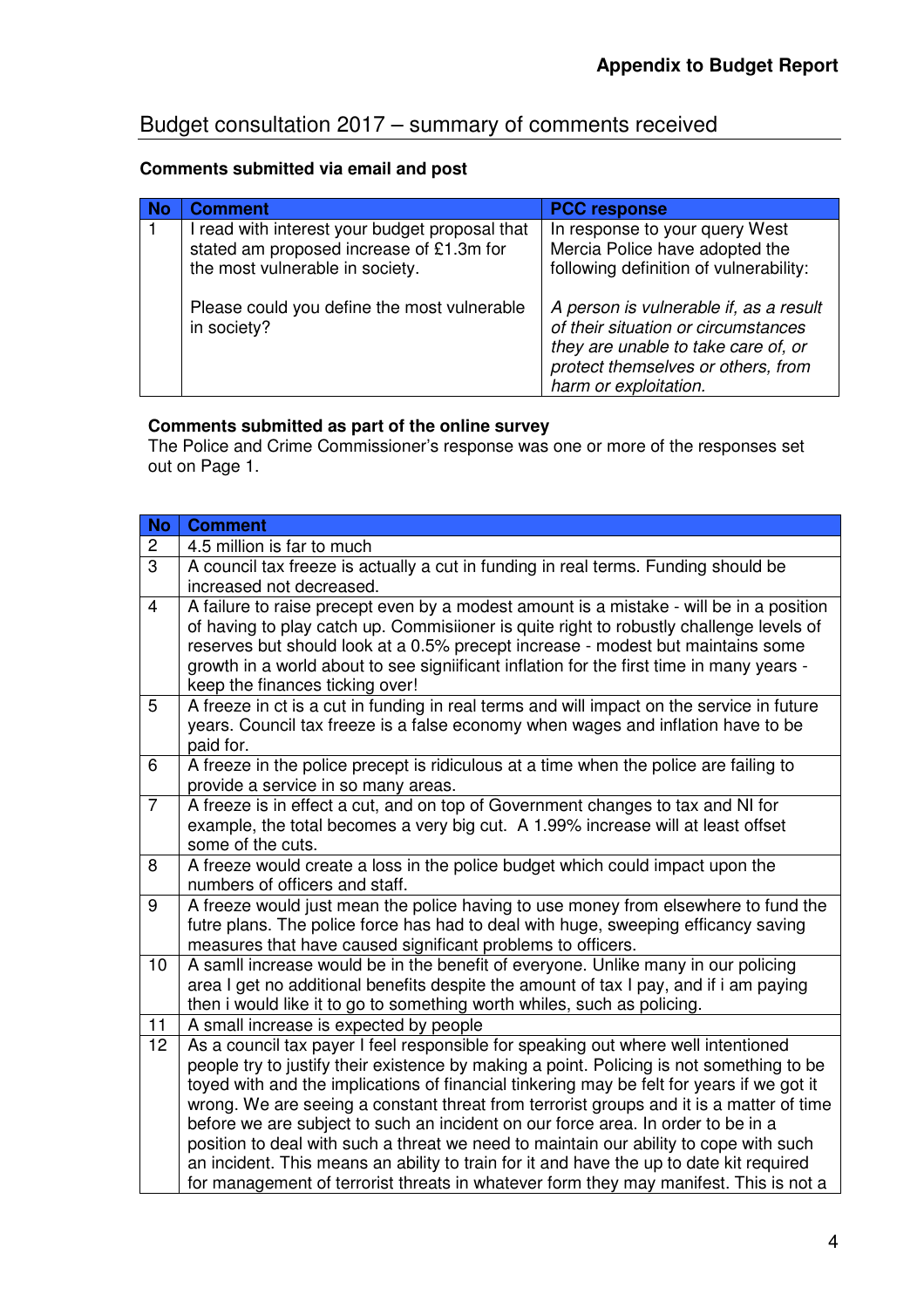|    | time for cuty backs, it is a time for investment!                                                                                                                         |
|----|---------------------------------------------------------------------------------------------------------------------------------------------------------------------------|
| 13 | As other services fail the demand on police increases; we need more officers and                                                                                          |
|    | better equipment and this should come from council tax in addition to other funds                                                                                         |
| 14 | Barely anyone voted in your appointment - you have no mandate to do anything as                                                                                           |
|    | no one actually cares. Just another Tory puppet.                                                                                                                          |
| 15 | Because local taxation is the only way we are going to be able to improve the quality                                                                                     |
|    | and quantity of policing in our area                                                                                                                                      |
| 16 | Believe resources are already stretched and see no evidence of waste that has been                                                                                        |
|    | explaned that justifies greater austerity                                                                                                                                 |
| 17 | Believe the police require an increase in the council tax share to enhance reactive                                                                                       |
|    | policing in the west mercia area.                                                                                                                                         |
| 18 | Crime is not reducing as often stated on news reports etc - the public are just not                                                                                       |
|    | reporting it as they have little faith that anything will be done, i can partly understand                                                                                |
|    | this as working for West Mercia, I can see how strapped resources are, officers are                                                                                       |
|    | short and sometimes genuine victims do not get the support and service that they                                                                                          |
|    | deserve, through nobodys fault - just sheer lack of resources due to lack of money.                                                                                       |
| 19 | Criminality is increasing and teh police ability to figt crime is decreasing as the                                                                                       |
|    | number of staff is continually dcreasing.                                                                                                                                 |
| 20 | Despite much talk of how well forces are doing and how efficient they are becoming,                                                                                       |
|    | there is still an issue on frontline policing. There are plenty of laws out there to                                                                                      |
|    | protect the public but hardly anyone left to enforce them (look at the use of mobile                                                                                      |
|    | phones while driving farce. I see drivers doing it on a daily basis and the recent<br>campaign has done nothing to stop it!). You should get real officers on the streets |
|    | again and if that means having to pay more then I am willing to do so.                                                                                                    |
| 21 | Endorse further investment in Frontline policing but not community policing. I support                                                                                    |
|    | and increase in police share of the council tax. Policing cost money and the                                                                                              |
|    | country/government and PCC seem to be under the illusion it can be done cheaply.                                                                                          |
| 22 | For the sake of a few pence a week I would rather we had more police, felt safer and                                                                                      |
|    | saved money by reduced insurance premiums etc. If you are going to make them                                                                                              |
|    | more efficent then how much safer would we be if an inflation level rise was                                                                                              |
|    | introduced to keep pace?!                                                                                                                                                 |
| 23 | For the sake of what? Why would increase the front line services when other areas                                                                                         |
|    | need money and the police is working well                                                                                                                                 |
| 24 | Freezing the council is a cut in reality when inflation is taken into account. Tory                                                                                       |
|    | ideology has no place in the public sector.                                                                                                                               |
| 25 | Front line policing is non existant in rural areas. Shameful.                                                                                                             |
| 26 | Given the change in funding from National to Local you should be seeking to                                                                                               |
|    | safeguard investment, therefore you should seek to increase the precept in line with                                                                                      |
|    | inflation                                                                                                                                                                 |
| 27 | How can the budget stay the same but invest an additional £4.5m?                                                                                                          |
| 28 | How does continued investment in frontline and community policing sit with no                                                                                             |
|    | finiancial increase proposals. Cyber crime needs huge investment. The PCC cannot                                                                                          |
|    | jkeep using such words as improving services by better performance and working                                                                                            |
|    | more efficent when it does not invest in frontline policing. The police are taking as                                                                                     |
|    | usual more responsibitities from other services such as Mental health, etc                                                                                                |
| 29 | How on earth do you expect the police to improve their services without giving them                                                                                       |
|    | money to do so - they are already functioning on a shoestring i take it your wages will                                                                                   |
|    | not be subject to cost cutting perhaps you could take a pay cut and donate your<br>overinflated wages along with your staff !! - amazing how this job was done by a       |
|    | volunteer panel prior to the PCC so as far as I'm concerned if you and your staff were                                                                                    |
|    | "deleted" like the essential front line staff within the forces perhaps this would enable                                                                                 |
|    | more "useful" staff and contributions to the "technology" you say is required.                                                                                            |
| 30 | I agree on more spending because we need cops on the streets but I can't work out                                                                                         |
|    | where the money is coming from?                                                                                                                                           |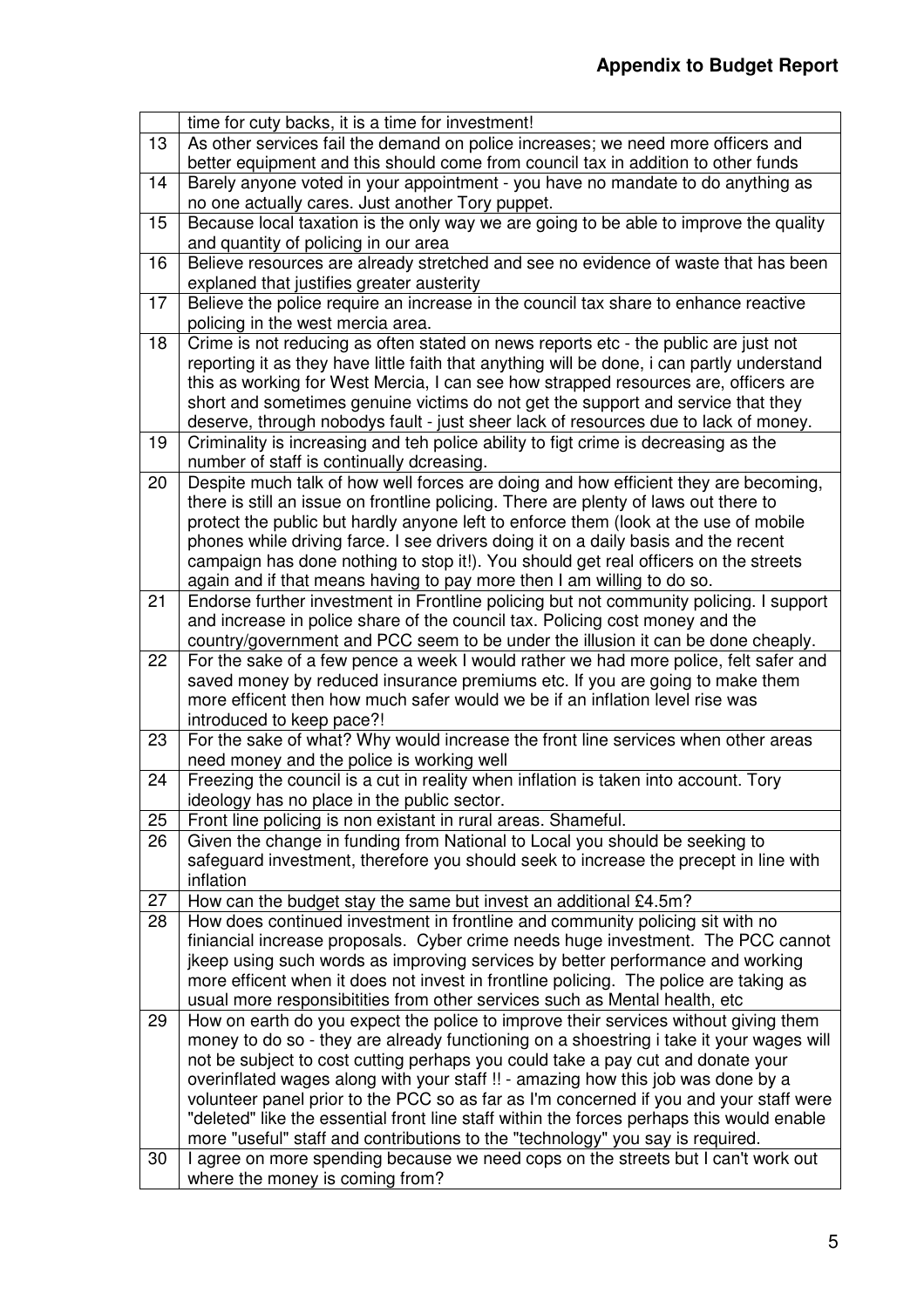| 31 | I agree with the additional spending, but would be happy for a small increase to<br>council tax so a greater increase could be made to spending.                         |
|----|--------------------------------------------------------------------------------------------------------------------------------------------------------------------------|
| 32 | I agree with the developments but not the council tax freeze as this means                                                                                               |
|    | developments are not viable                                                                                                                                              |
| 33 | I am prepared to pay more for my policing.                                                                                                                               |
| 34 | I believe a small increase of say 1% is needed in order not to deplete capital                                                                                           |
|    | reserves for what is mainly revenue purposes, although I accept some of the                                                                                              |
|    | proposals revolve around capital expenditure                                                                                                                             |
| 35 | I believe he should put resources into tackling response to incidents, active                                                                                            |
|    | patrolling and enforcement                                                                                                                                               |
| 36 | I believe our existing Police Force are in need of more money to provide a better                                                                                        |
|    | service for the public; consequently I would like to see a rise in the Policing budget to                                                                                |
|    | achieve this.                                                                                                                                                            |
| 37 | I believe that for too long the budget has been squeezed and that now requires more                                                                                      |
|    | investment and spending                                                                                                                                                  |
| 38 | I believe that investment from more efficient use of resources should be re-invested                                                                                     |
|    | in improving or extending services and not to support increases in inflation. The                                                                                        |
|    | increase in under reported crime such as child abuse plus the increase in cyber                                                                                          |
|    | crime need to be invested in.                                                                                                                                            |
| 39 | I believe that more funding is needed and that a 0% ct increase in the short term will                                                                                   |
|    | result in long term damage and underinvestment. A ct freeze is essentially a cut with                                                                                    |
|    | inflation and wages increasing the costs.                                                                                                                                |
| 40 | I believe that the Council Tax element shold have a small rise, in line with inflation, to                                                                               |
|    | allow additional funding for neighbourhood policing.                                                                                                                     |
| 41 | I believe that to freeze the precept will not be the correct way forward as the strain on                                                                                |
|    | police budgets is increasing due to the ever increasing areas of policing that require                                                                                   |
|    | major investment i.e cyber crime and protection of children and the vulnerable. The                                                                                      |
|    | reserves that have been built up over a number of years have meant that investment                                                                                       |
|    | in police services was not funded appropriately and therefore the reserves should be                                                                                     |
|    | used to ensure that modernisation can be achieved in a more timely manner. The                                                                                           |
|    | fact that there are reserves does not negate the need for a precept from the people                                                                                      |
|    | of Worcs. No one negotiates from zero that does not make economic sense                                                                                                  |
| 42 | I cannot believe that in such a short time in office you can come up with the efficiency                                                                                 |
|    | saving that will cover no increase in the police's share of the Council Tax Bills. It                                                                                    |
|    | would seem prudent to at least cover those inevitable costs whilst looking for more                                                                                      |
|    | and better policing at minimal increased cost.                                                                                                                           |
| 43 | I disagree with the increase in budget of 4.5m as this could be more. Greater funding                                                                                    |
|    | by incorporating the polices share of council tax should with effective PCC input                                                                                        |
|    | improve the efficency and effectiveness of the police. Limiting the revenue streams<br>shows lack of foresight and an unwillingness to embrace change in the police. The |
|    | unwillingness to increase council tax demonstrates that rather than tryingt o give the                                                                                   |
|    | constituents the best police force, the underlying reason for not increase in council                                                                                    |
|    | tax if for relection. The loss of revenue on this occassion cannot be clawed back in                                                                                     |
|    | future years, an opportunity missed.                                                                                                                                     |
| 44 | I do not agree that our reserves should be used for this purpose.                                                                                                        |
| 45 | I do not agree with a freeze in the Police's share of council tax bills                                                                                                  |
| 46 | I do not agree with your proposal to utilise a substantial proportion of the reserves                                                                                    |
|    | that have been built up over many years in order to obtain the short-term headline-                                                                                      |
|    | grabbing proposal to freeze council tax. Surely it would be better to accept a modest                                                                                    |
|    | increase in council tax to preserve contingency funding for future eventualities,                                                                                        |
|    | perhaps as yet unknown? I am convinced that in the current climate, council tax                                                                                          |
|    | payers would accept a small increase, given that the daily news reminds us of the                                                                                        |
|    | importance of law enforcement in our communties, locally, nationally and indeed                                                                                          |
|    | internationally.                                                                                                                                                         |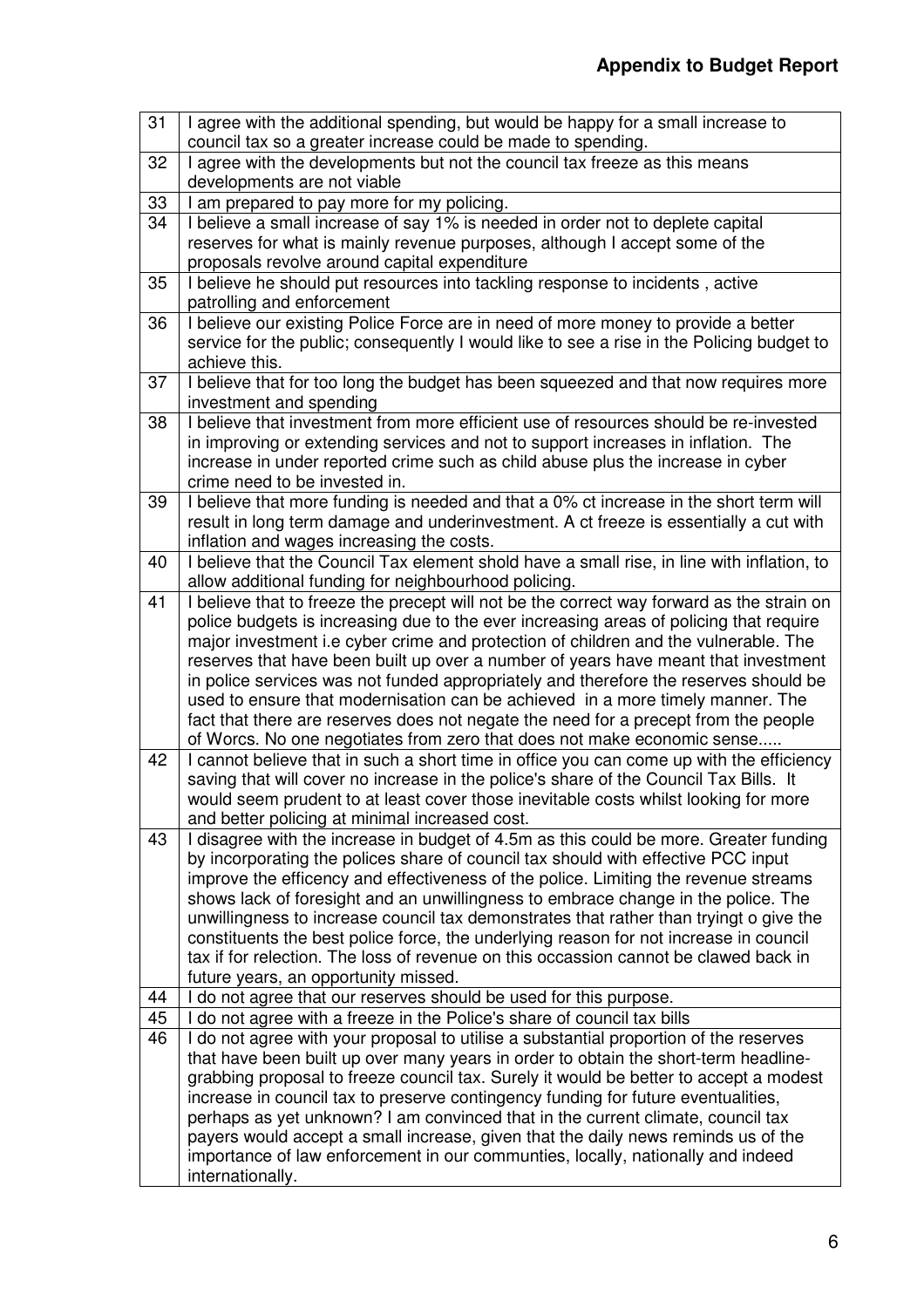| 47 | I do not believe there should be a freeze - there should be a rise in the police's share                                                 |
|----|------------------------------------------------------------------------------------------------------------------------------------------|
|    | to enable more effective work by the force as how do you expect to modernise                                                             |
|    | without increasing the budget                                                                                                            |
| 48 | I do not support ANY increase as I too think that there are areas that we need to                                                        |
|    | address that will save money.                                                                                                            |
| 49 | I do not support a freeze in the council tax given the current challenges inj policing                                                   |
| 50 | I don't think using reserves is a good idea                                                                                              |
| 51 | I fail to see how proposing a freeze in the policing element of council tax spending                                                     |
|    | can equate to a an increase of £4.5m in budget compared to this financial year, other                                                    |
|    | than to assume that further policing services will have to be cut in another round of                                                    |
|    | "efficiency savings". There is no opportunity for ""continued investment" if there is no                                                 |
|    | new money, surely?                                                                                                                       |
| 52 | I feel that a small increase in council tax would be in order, allowing for reserves to                                                  |
|    | be maintained for at present levels. I also feel that the question is misleading as it                                                   |
|    | does not state were the £4.5M will come from.                                                                                            |
| 53 | I feel that police services are spread too thinly and that increasing revenue from                                                       |
|    | council tax is essential to maintain current policing levels                                                                             |
| 54 | I feel the police need more money to be fit for purpose                                                                                  |
| 55 | I perceive the Police Service to have become a more self serving than public serving                                                     |
|    | bloated organisation and I would rather see you cut £4.5m out of it.                                                                     |
| 56 | I support an increase in the rate of council tax, if I see the rate reflects a) an increase                                              |
|    | in police prescence b) an increase in police services and support for their role c) in                                                   |
|    | the bigger picture a maintenance of local services such as refuse collection and safe                                                    |
|    | street lighting and finally an improvement of standards with regards to adult social                                                     |
|    | care, in particular the care of our elderley, infirm and truly vulnerable members of our<br>society.                                     |
| 57 | I think that an increase in the police funding is a small price to pay and will help us                                                  |
|    | provide a better service to the tax payers and help protect people from harm                                                             |
| 58 | I think that communities can cope with a small percentage increase on the basis that                                                     |
|    | you are investing heavily in the future. I know West Mercia have cut back all central                                                    |
|    | services and joined an alliance and used reserves for current projects but at all costs                                                  |
|    | the front line must now be protected if we are to deal with emerging crime and the                                                       |
|    | spike in burglaries that we are currently seeing around Shropshire.                                                                      |
| 59 | I think that the police face high demands on their resources, partners can no longer                                                     |
|    | support them so police pick up more pieces, there are a lot of services that need to                                                     |
|    | be protected such as support for offenders, I can't imagine there is enough money to                                                     |
|    | transform all the areas of policing like back office functions if there was a freeze in                                                  |
|    | the precept                                                                                                                              |
| 60 | I think the Police need more money in order to carry out the reforms required                                                            |
| 61 | I think the police are struggling financially, there have been too many cutbacks                                                         |
|    | leaving fewre people to do the same work so it is done far less efficiently.                                                             |
| 62 | I think we should preserve any reserves we have.                                                                                         |
| 63 | I welcome increased budgets for police & investment in frontline community policing                                                      |
|    | but I am concerned that the use of reserves to deliver this is not a wise use of those                                                   |
|    | funds. I do not believe that there should be a freeze on the police's share of council                                                   |
|    | tax bills                                                                                                                                |
| 64 | I would prefer an increase in the the policing element to enable further investment in                                                   |
|    | essential community services.                                                                                                            |
| 65 | I would prefer that there should be an increase in the amount that West Mercia get                                                       |
| 66 | from council tax bills in order to not use all the reserves that the force has built up.                                                 |
| 67 | I would prefer to pay more money to obtain a better service<br>would rather see a small increase and extra officers and a better service |
| 68 | I would willingly pay more council tax if it meant more police officers on the streets,                                                  |
|    | protecting our communities from harm.                                                                                                    |
|    |                                                                                                                                          |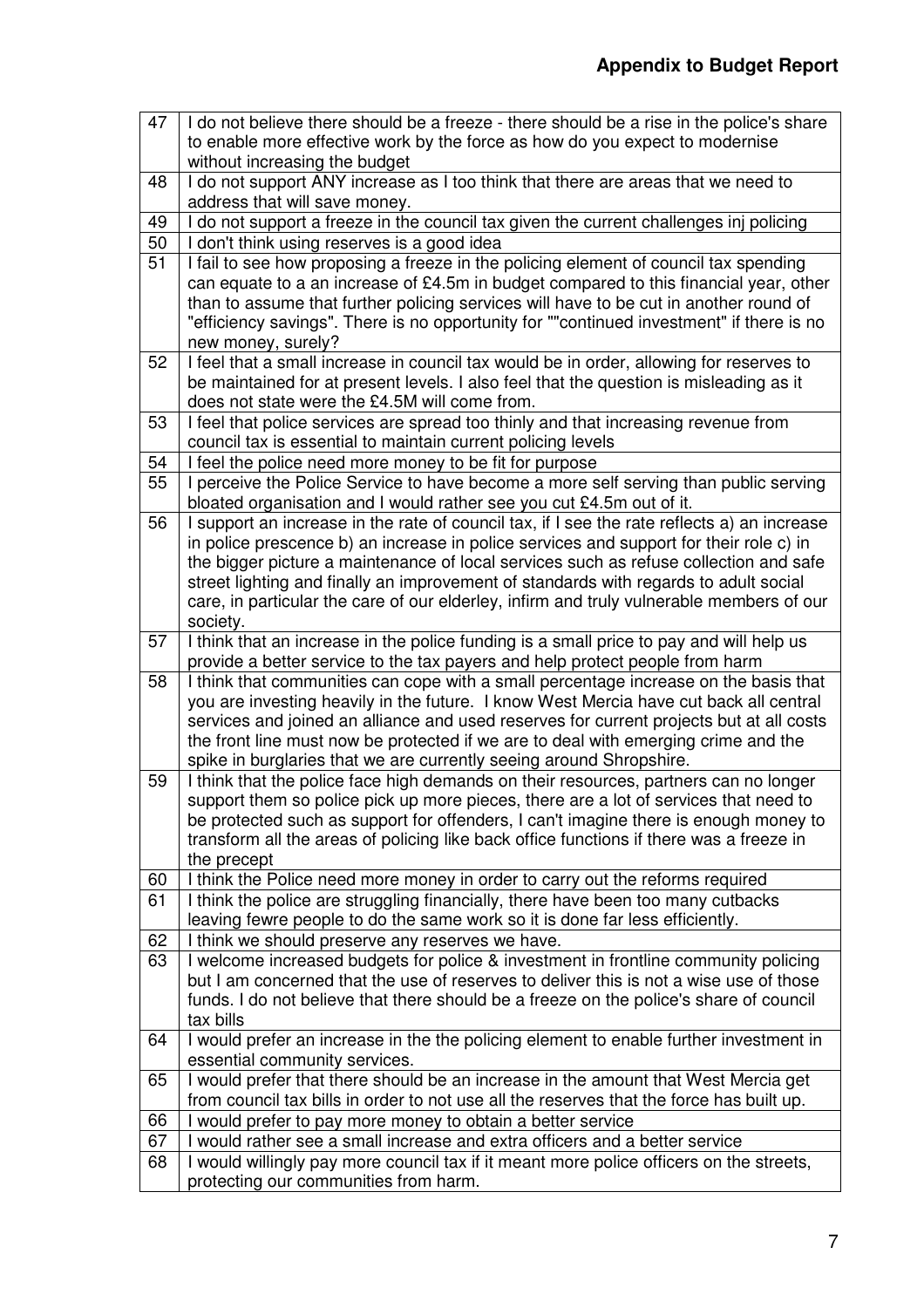| 69              | I'm happy to increase my council tax contibutions to allow for improved resilience in<br>policing.            |
|-----------------|---------------------------------------------------------------------------------------------------------------|
| 70              | If i am able to pay a little more it may improve the service i receive                                        |
| 71              | If it means further cutbacks to staff and resources, then I do not support the budget                         |
|                 | proposal. I auume the extra 4.5 million, will be funded internally, which will be to the                      |
|                 | detriment of the force.                                                                                       |
| 72              | If we are investing in police services why are we freezing the council tax as this is                         |
|                 | really a cut in income                                                                                        |
| 73              | If you need money to get it right, then increase council tax to take care of it                               |
| $\overline{74}$ | Increase in council tax to assist                                                                             |
| 75              | Increase the police precept and invest in more constables.                                                    |
| 76              | Increasing costs mean more revenue needs to be riased to provide the service the                              |
|                 | public wants.                                                                                                 |
| 77              | It is a ridiculous and contradictory statement that you propose to invest in the police                       |
|                 | and yet freeze frontline officers pay! Despite acknowleging the increasing challenges                         |
|                 | our police face in these troubled times.                                                                      |
| 78              | It's clear that our Police Force has been cut by far too big a level and needs                                |
|                 | investment, if that means an increase in council tax then so be it.                                           |
| 79              | Its a disgrace that this force has been sat on reserves of money and there are                                |
|                 | underspends after all of the cost savings, redundancies and post cuts that officers                           |
|                 | and staff have been put through. How can you justify this? How has the force been                             |
|                 | able to SAVE money? Staff have cleary been lied to. And you also tell the public                              |
|                 | that we are under resourced when we can't perform our duties effectively when there                           |
| 80              | is clearly money in the bank!<br>Last year we received an increase due to cuts in the Budget. Now West Mercia |
|                 | Police have been given more money why cant we have our Council Tax reduced.                                   |
| 81              | More beat ploice needed to cope with demand.                                                                  |
| 82              | More contribution should be sought from council tax.                                                          |
| 83              | More money from Council Tax woud give more money to the force and possibly its                                |
|                 | employees                                                                                                     |
| 84              | More money is needed to tackle local issues, more police on the streets.                                      |
| 85              | More needs to be spent on Policing                                                                            |
| 86              | Need an increase in police budget to help protect our population. How can the police                          |
|                 | do their job properly with no increase in funds? They need the best tools for the job -                       |
|                 | can't do this on the limited funds available.                                                                 |
| 87              | Need to see more visible policing                                                                             |
| 88              | No extra money needed, too much waste.                                                                        |
| 89              | O would support a rise                                                                                        |
| 90              | Police are being cut too much.                                                                                |
| 91              | Police are short on resources and any freeze will have an adverse effect.                                     |
| 92              | Police are strugling to cope in my humble opinion                                                             |
| 93              | Police budgets are already squeezed to breaking point. Further investment is                                  |
|                 | needed. Spending a forces reserved for short term gain will hurt their ability to keep                        |
|                 | people safe in the long run                                                                                   |
| 94<br>95        | Police funding need to increase for the service to remain effective                                           |
| 96              | Police need an increase in funding to remain effective.<br>Police need more funding.                          |
| 97              | Police need more money for more officers and better pay for officers that are already                         |
|                 | in the force                                                                                                  |
| 98              | Policing does needs the extra funding . it could be spent on increasing officer                               |
|                 | numbers it is not just all about IT                                                                           |
| 99              | Policing is key to public safety. I accknowledge that continued effiencies in policing                        |
|                 | are needed but I believe some growth is necessary to support the increase in cyber                            |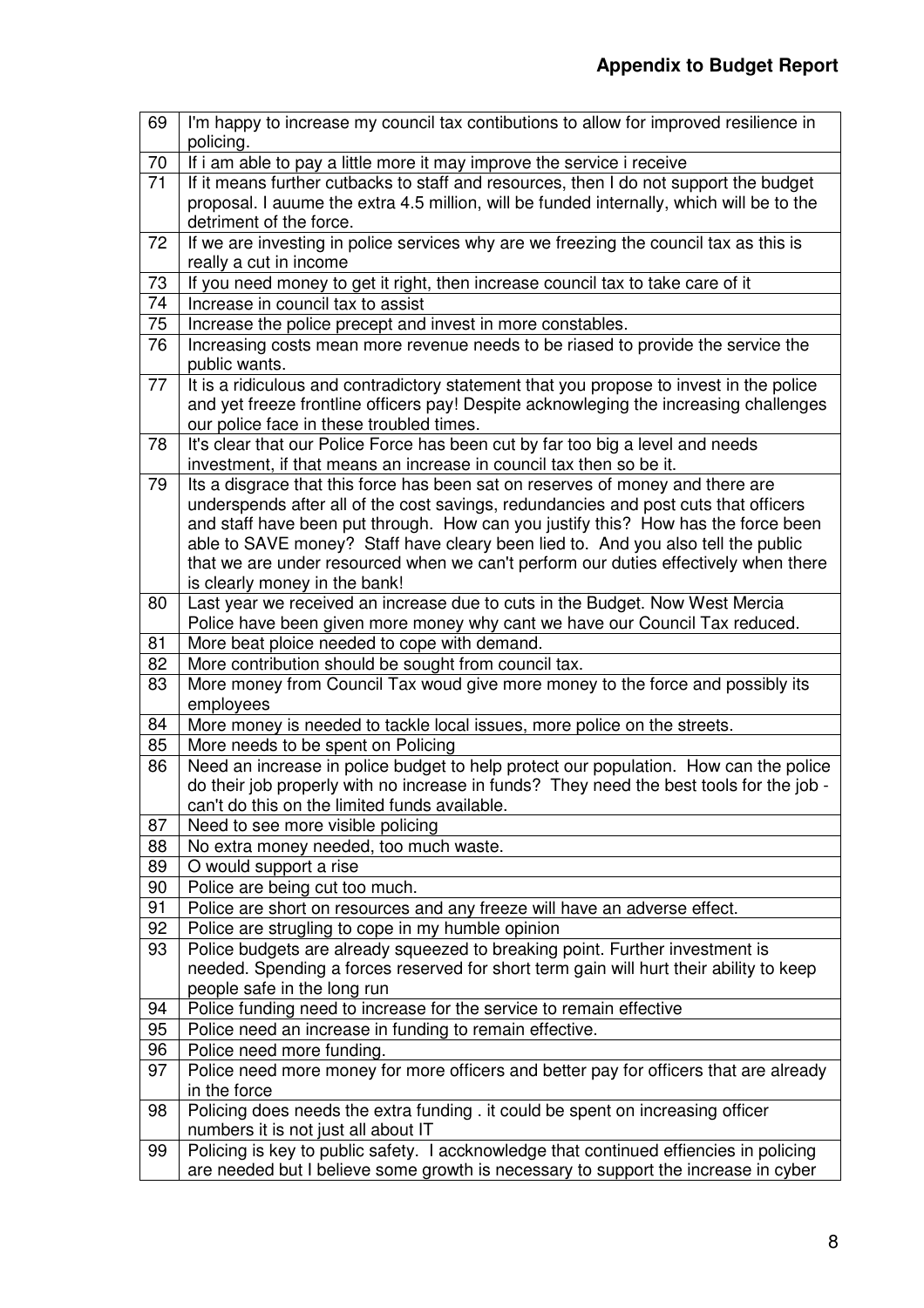|     | crimes, protecting people from harm. Investigating and detective crime and                                                                       |
|-----|--------------------------------------------------------------------------------------------------------------------------------------------------|
|     | preventing crime are complex and require different skills and technologies.                                                                      |
|     | Investment should be made even if 0.5% to allow continued development and for                                                                    |
|     | West Mercia to stay at the cutting edge of Policing.                                                                                             |
| 100 | Policing is the front line between anachy and order. To keep order requires finance                                                              |
|     | and there are not enough police at the moment, therefore freezing the budget will                                                                |
| 101 | only add to this issue.<br>Policing needs an overall increased budget due to limited numbers of officers and                                     |
|     | increasingly varied demands requiring specialist departments which inevitably                                                                    |
|     | takes officers from the frontline roles such as Response.                                                                                        |
|     | 102 Policing needs investment, and Govt are not putting money into it                                                                            |
| 103 | Policing si already subject of signficant cuts impacting on frontline and support                                                                |
|     | services within the organisation. A non-political, realistic, and objective assessment                                                           |
|     | of the impact of financial contraints on day to day service would highlight the                                                                  |
|     | reasons!                                                                                                                                         |
|     | 104 Policing still requires investment                                                                                                           |
| 105 | Protect police reserves and stop being political and putting your own ambitions /                                                                |
|     | views ahead of the public                                                                                                                        |
| 106 | Public sector have suffered greatly by government proposals by having pay freezes.                                                               |
|     | In line with inflation the public sector have had in effect pay cuts. This has increased                                                         |
|     | sickness within the workforce due to people not being able to make ends meet, more                                                               |
|     | responsibilities within their role causing greater anxiety thus leading to sickness.                                                             |
|     | Money needs to be invested in the police to ensure the police can deliver to the                                                                 |
|     | publics expectations.                                                                                                                            |
| 107 | Quite simply, i'd rather pay a small increase in my council tax bill and have services                                                           |
|     | better funded.                                                                                                                                   |
| 108 | Rather than cutting the budget so you can keep council tax bills the same thereby                                                                |
|     | risking the force taking kneejurk reactions in saving money by inevitably cutting staff                                                          |
| 109 | yiu should be increasing the tax share by at least inflation<br>Rather than waste reserves have a small increase in council tax. This could then |
|     | enable even further advancements in technology etc using the reserves. I believe                                                                 |
|     | that the 0% has more to do with politics more than anything else. To reiterate don't                                                             |
|     | waste the reserves, instead use them more effectively.                                                                                           |
| 110 | Retain the reserves and increase council tax - paying for policing is good value for                                                             |
|     | money and save the silver to sell in emergency - sorry I think your decisions are                                                                |
|     | based on national politics only not representing local needs                                                                                     |
| 111 | Should increase the police share to support the investment in technology                                                                         |
|     | 112 Strongly disagree with freeze in the police's share of council tax bills. Money is                                                           |
|     | required to maintain existing levels of policing not just frontiline.                                                                            |
| 113 | Th epolice requires more funding to ensure we protect the public, not a freeze. The                                                              |
|     | savings made means cutting other vital services.                                                                                                 |
|     | 114 Th police service has already experienced significant cuts to its budget. We are                                                             |
|     | investing in IT to work more efficiently / effectively but demand is constantly                                                                  |
|     | increasing as well. Any further cuts as a result of a reduction to the precept will                                                              |
|     | inevitably impact somewhere.                                                                                                                     |
|     | 115 The PCCs office needs to invest in the future and as local Councils and Parish                                                               |
|     | councils are seeing a rise in the precept due to housing developments, the PCCs                                                                  |
| 116 | office should do the same.<br>The Police Budgets have been cut so much recently there are not enogh police                                       |
|     | officers on the beat. They are too stretched and do not have any time to carry out                                                               |
|     | their enquiries timely and efficiently extra money is required                                                                                   |
| 117 | The Police Service has suffered severe cuts in the past few years which has meant                                                                |
|     | no wage rises for POlice or very poor ones. Admin staff have been reduced to a                                                                   |
|     | minimum meaning that Police Officers are now performing these roles in addition to                                                               |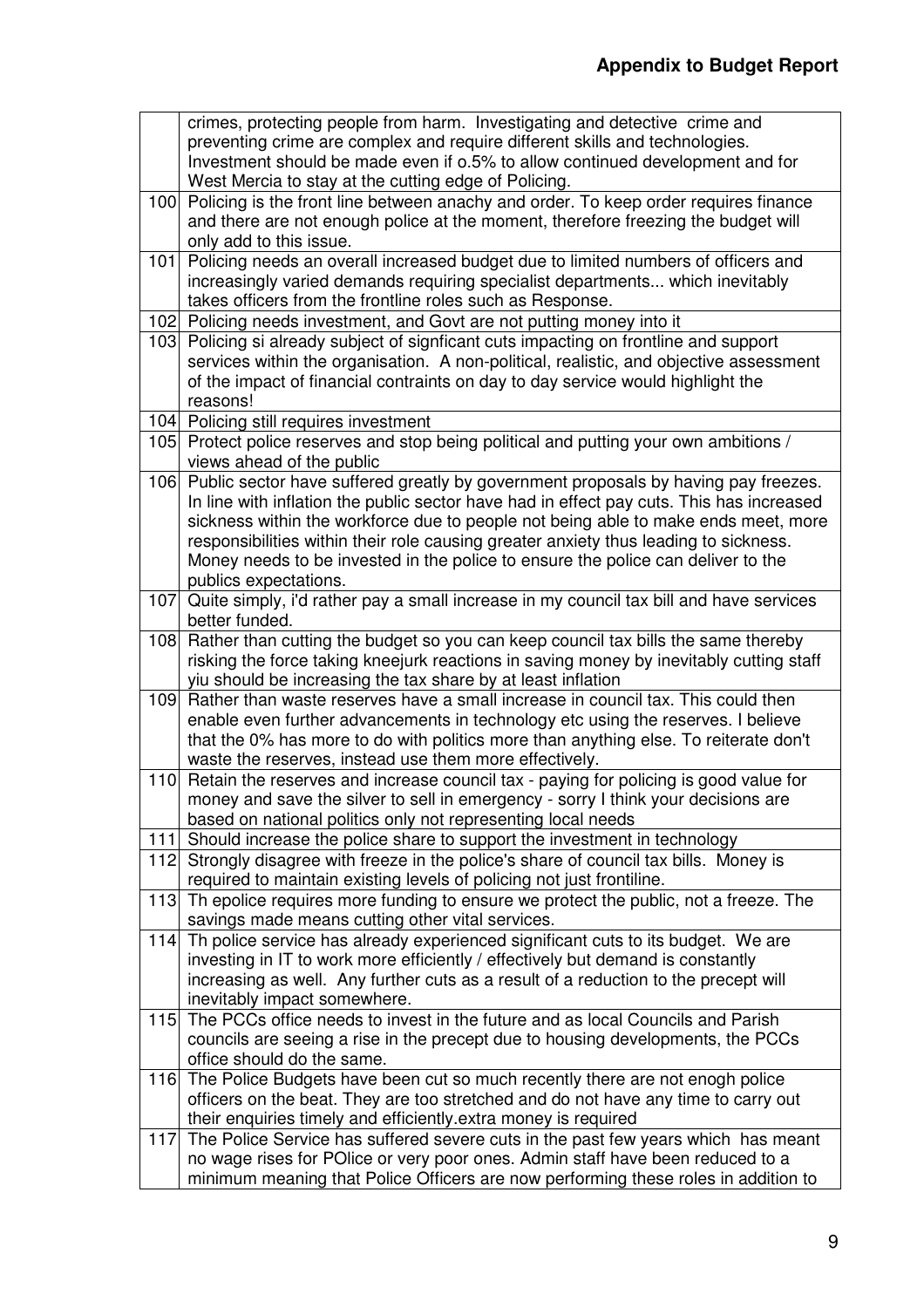|     | their own. Reserves are for emergencies. The council tax paying individuals would                                                                                       |
|-----|-------------------------------------------------------------------------------------------------------------------------------------------------------------------------|
|     | be more than willing to pay an increase in council tax which can only be to a                                                                                           |
|     | maximum of 1.99% for an efficient Police force.                                                                                                                         |
|     | 118 The Police apears to be on its knees, more money is required.                                                                                                       |
|     | 119 The Police are not sufficiently funded now and we do not get the service that we                                                                                    |
|     | used to. I would rather pay a little more and receive a superior service. You state                                                                                     |
|     | that "I believe there are greater efficiencies that must be achieved" but do not provide                                                                                |
|     | any evidence or further detail for this.                                                                                                                                |
| 120 | The Police force has been cut to the bone already. Any more cuts will damage<br>service provision- this is political nonsense- spending out of reserves so you can fool |
|     | the electorate into thinking you've made things more efficient. It fools no-one with a                                                                                  |
|     | brain.                                                                                                                                                                  |
| 121 | The Police need more money in their budget in order to fight crime and anti social                                                                                      |
|     | behaviour                                                                                                                                                               |
|     | 122 The Police service is already stretched and to expect more from them without                                                                                        |
|     | additional support seems counter intuitive.                                                                                                                             |
|     | 123 The Police service is not fit for purpose due to the cuts already imposed.                                                                                          |
|     | 124 The additional funding is not real. It is baing taken from reserves. this is a further cut                                                                          |
|     | to policing                                                                                                                                                             |
|     | 125 The budget contains significant saving proposals which can only affect front line                                                                                   |
|     | policing. It is a mistake not to levy even a small precept to improve community                                                                                         |
|     | policing, which features very little in these proposals.                                                                                                                |
|     | 126 The community deserves a Force that is properly funded and adequately staffed.                                                                                      |
|     | 127 The element of the council tax relating to the police should be increased.                                                                                          |
|     | 128 The extra cash to be used in recruiting more officers                                                                                                               |
|     | 129 The funds held came from extensive austerity measures that affected employees and                                                                                   |
|     | their families extensively. If the chance to increase the precept from the publice it                                                                                   |
|     | should be done. Why spend money if we don't need to? rather than use it to finance                                                                                      |
|     | the next set of cuts.<br>130 The increase is minimal and we need to invest in police services                                                                           |
| 131 | The increase would have to come from financial reserves, which is an unsustainable                                                                                      |
|     | source. A small increase in the council precept would not harshly affect my council                                                                                     |
|     | tax bill and would enable sustainable investment in policing services.                                                                                                  |
|     | 132 The most important thing to me is to feel safe and in real terms you are talking about                                                                              |
|     | a reduction in policing which I don't agree with. I would support budget cuts in other                                                                                  |
|     | services but not the Police for reason I stated earlier. Feeling safe should be the                                                                                     |
|     | most fundamental right!                                                                                                                                                 |
|     | 133 The police are severely underfunded and underresourced.                                                                                                             |
|     | 134 The police budget over the past few years in real terms has been cut. Even when it is                                                                               |
|     | spun with terms like 'better efficency' and 'better use of resources', everybody knows                                                                                  |
|     | they are CUTS!! These cannot be sustained by the police service. If the public want a                                                                                   |
|     | police service theyy can rely on, it has to be paid for.                                                                                                                |
|     | 135 The police force is showing signs of strain with cuts of recent years, inflation will only                                                                          |
|     | make the matter worse. I think the freeze proposal is a political one. At least match                                                                                   |
|     | inflation as costs will no dought rise with brexit.                                                                                                                     |
|     | 136 The police have already cut back enough and need a higher budget to provide a                                                                                       |
|     | proper service to the public. Budget should be increased                                                                                                                |
| 137 | The police should be properly funded. Your conservative bosses have cut them to                                                                                         |
|     | deeply. You should not use reserves, they are for emergencies or future investment.<br>Don't politicise policing, listen to your chief Constables, they                 |
|     | 138 The service needs to be funded properly and a sligth increase would be acceptable.                                                                                  |
| 139 | The the POlice service needs more investment over and above the allocation. Fine to                                                                                     |
|     | use money wisely but the Commissioner needs to offer additional services to the                                                                                         |
|     | public.                                                                                                                                                                 |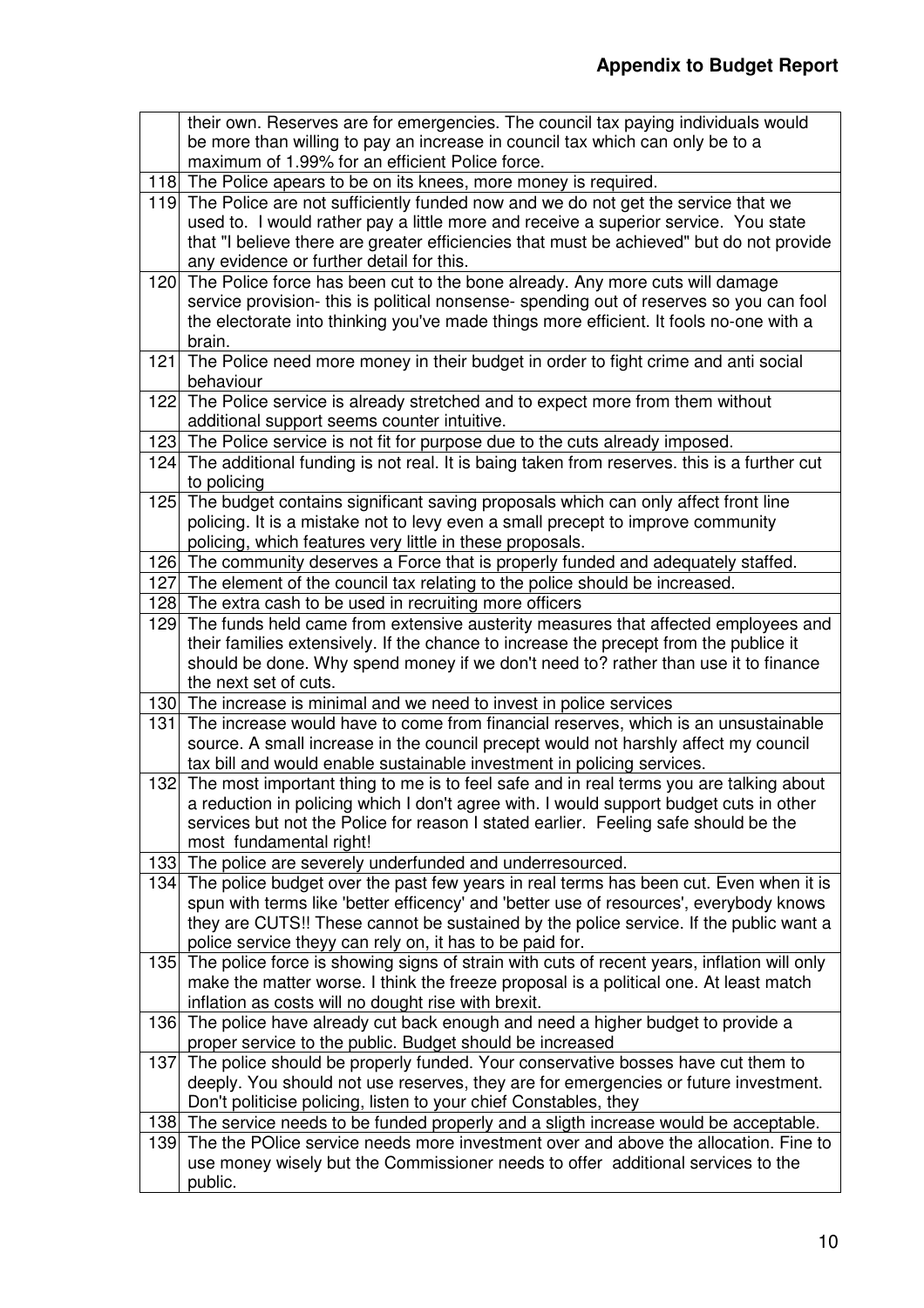|     | 140 There is no explanation as to what the money will be used for. I see words like<br>'visible' 'investing' and 'customer service'. I have no idea what the money is needed<br>for. Exactly how does the commissioner propose to make the service 'more visible'? |
|-----|--------------------------------------------------------------------------------------------------------------------------------------------------------------------------------------------------------------------------------------------------------------------|
| 141 | There needs to be an increase in the police budget to ensure the services provided<br>meet the needs of the community to increase policing numbers and allow for                                                                                                   |
|     | investment, development and remuneration for emplyees.                                                                                                                                                                                                             |
|     | 142 They need more money to police effectively<br>143 This appears to be a politically motivated decision by the Commissioner to curry                                                                                                                             |
|     | favour with the local population. If the public want services they should pay for them<br>and we should not be dipping into reserves just so that the Commissioner can say,                                                                                        |
|     | "look what I've saved".                                                                                                                                                                                                                                            |
|     | 144 Too many cut backs                                                                                                                                                                                                                                             |
|     | 145 Too many reasons, i simply do not agree with his actions. Its all well and good have<br>up to the minute technology (if it works!) but we need a lot more police officers visible<br>on the streets.                                                           |
| 146 | Using the financial reserves will reduce the security of the police force. Therefore                                                                                                                                                                               |
|     | risking staff/office jobs, those same staff who have recieved virtually zero pay rises                                                                                                                                                                             |
|     | for 5 years.                                                                                                                                                                                                                                                       |
|     | 147 WWhere is all this money gonna come from this                                                                                                                                                                                                                  |
|     | 148 We have a Crime Commissioner who the majority of the public didn't vote for &                                                                                                                                                                                  |
|     | obviously don't want. His salray is a complete waste of tax payers money. He is                                                                                                                                                                                    |
|     | affiliated to a political party whose aim is clearly to undermine & desatroy the police                                                                                                                                                                            |
|     | service of this country & this is clearly another opportunity to chip away at its very                                                                                                                                                                             |
|     | foundations.                                                                                                                                                                                                                                                       |
|     | 149 We need more Police as a visible presence                                                                                                                                                                                                                      |
| 151 | 150 We need more money<br>We should be spending a more, not freezing the budget                                                                                                                                                                                    |
| 152 | West Mercia have been very prudent over the years and are not in the disasterous                                                                                                                                                                                   |
|     | situation that other forces, such as Derbyshire find themselves in. Because of this<br>good financial management, by everyone in the force, we should not be penalised in                                                                                          |
|     | this way. The 1.99% increase in the Police budget element of council tax is a very                                                                                                                                                                                 |
|     | small amount and something that the general public would be happy to continue                                                                                                                                                                                      |
|     | paying. I feel that by not applying for the full amount the PCC is not representing the                                                                                                                                                                            |
|     | best interests the people of the West Mercia area. Surely it is responsible to try and                                                                                                                                                                             |
|     | obtain the maximum amount available. You cannot do more with less. The more                                                                                                                                                                                        |
|     | resources we have the better we can protect people from harm and the most                                                                                                                                                                                          |
|     | vulnerable. It is irresponsible and negligent to accept less than what is potentially<br>available.                                                                                                                                                                |
| 153 | West Mercia have closed my local Police station, Newport, Shropshire, due to budget                                                                                                                                                                                |
|     | cuts, moved all the officers to Telford, half an hour away and as a result we see little                                                                                                                                                                           |
|     | Police attendance in our town. This, we are told is because the demand for service is                                                                                                                                                                              |
|     | higher in Telford. But I still pay my taxes and they have not dropped since the station                                                                                                                                                                            |
|     | was closed and we recieve a poorer service. If an increase in tax will provide a better                                                                                                                                                                            |
|     | service, I support an increase. But if it will simply support more Police in an area                                                                                                                                                                               |
|     | which I do not live, then I continue to object to this and would oppose any increase                                                                                                                                                                               |
| 154 | West Mercia officers are regularly required to deplop to incidents with substandard                                                                                                                                                                                |
|     | equipment which has been forces upon them as a result of cost cutting. Despite                                                                                                                                                                                     |
|     | comments and reports being made by those in a position to influence decisions, their                                                                                                                                                                               |
|     | veiws are constantly ignored. This is in part because there is insufficient money. At                                                                                                                                                                              |
|     | the moment there is a drive to provide officers with personal issue laptopd and                                                                                                                                                                                    |
|     | mobile phones. These items whilst expensive and helpful have never stopped an<br>officers gettign injured. As part of the alliance process, West Mercia and                                                                                                        |
|     | Warwickshire have made various concessions that mean the police's ability to protect                                                                                                                                                                               |
|     | the public has been serious impaired.                                                                                                                                                                                                                              |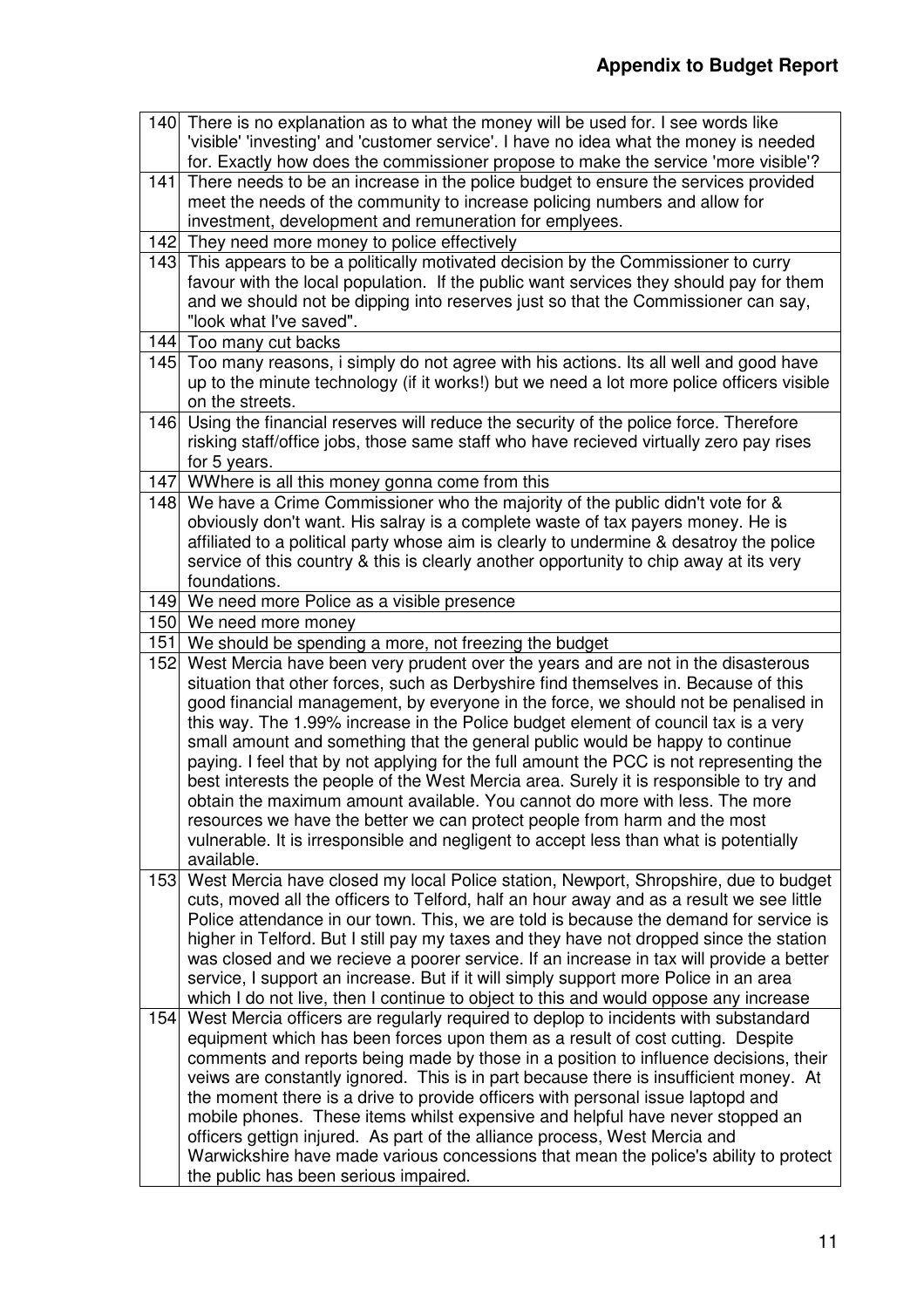|     | 155 Whilst I support continued investment, I feel this would be better served by                                                                                       |
|-----|------------------------------------------------------------------------------------------------------------------------------------------------------------------------|
|     | incorporating a modest increase in the precept                                                                                                                         |
|     | 156 Why draw from the reserves when an increase in council tax would be accepted by                                                                                    |
|     | most peolple                                                                                                                                                           |
| 157 | Why exhaust the reserves?                                                                                                                                              |
|     | 158 Why freeze budgets when crime is increasing??? Strange decision!                                                                                                   |
|     | 159 With significant resources needed to investigate both current and historic matters                                                                                 |
|     | combined with the increase in emand around sexual ofences and offences within the                                                                                      |
|     | family I believe an increase in precept is justifiable.                                                                                                                |
|     | 160 With the Police Service already struggling to cope and resources stretched to                                                                                      |
|     | capacity plus no wage increases for some time, I feel that any additional funding that                                                                                 |
|     | can be obtained should be obtained. Once all the reserves have been used what<br>then?                                                                                 |
|     | 161 Would be nice not to have a rise but aware more money is needed to get more                                                                                        |
|     | officers out in the community                                                                                                                                          |
|     | 162 You cannot maintain services by using reserves alone as once gone that is it.                                                                                      |
|     | 163 You still charge over £60 more than West Midlands Police do for the precept                                                                                        |
|     | 164 Your a torie and I dont trust you                                                                                                                                  |
|     | 165 Yuo are a waste of public money                                                                                                                                    |
| 166 | budget is too low. cuts have been too deep already and further cuts will lead to loss                                                                                  |
|     | of life.                                                                                                                                                               |
| 167 | disagree with freeze in police share, you should be trying to secure more funding                                                                                      |
|     | rather than seeking a politicial win here                                                                                                                              |
| 168 | due to police budgets already being extremely stretched and lack of support for                                                                                        |
|     | police the police service in general                                                                                                                                   |
|     | 169 i dont believe you are investing in frontline and commuity policing                                                                                                |
|     | 170 i dont feel there is enough resource on the streets                                                                                                                |
| 171 | i feel that there should not be a freeze on the council tax. i agree that investment                                                                                   |
|     | needs to be made and should be made especially in Redditch. this town seems to be                                                                                      |
|     | the forgotten town, the police station is not maintained as it should be, sustody has<br>been taken away taking our response officers away from the ground leaving the |
|     | public and the officers left at redditch very vunerable should a major incident arise.                                                                                 |
|     | redditch is a busy town and should have its own custody block.                                                                                                         |
|     | 172 i read nothing of extra officers and staff being provided in order to protect the                                                                                  |
|     | community could an increase in council tax allow for this.                                                                                                             |
|     | 173 i think there should be an increase in the police share of council tax.                                                                                            |
|     | 174 i would agree but i have not seen any increase over the years in investment in the                                                                                 |
|     | rural areas. for years now we have beengiven assurances that rural would be better                                                                                     |
|     | served. results police stations are closed police officers have vbeen taken away from                                                                                  |
|     | the rural area. there is still blind spots for radio transmissions. so more empty                                                                                      |
|     | promises and spin.wrong in saying CONTINUED INVESTMENT IN FRONT LINE                                                                                                   |
|     | COMMUNITY POLICING " THAT HAS SEEN A DECREASE AS STATED                                                                                                                |
|     | 175 loss of financial reserves for exceptional circumstances and unforseen events                                                                                      |
|     | 176 more police presence needed especially locally                                                                                                                     |
| 177 | only that I am quite happy for my council tax to increase to add further funds to the                                                                                  |
|     | policing of my area, I appreciate that you are trying to reduce the finacial impact on                                                                                 |
|     | us, but i for one would rather wer all contributed a little more to make a LOT more for<br>our policing                                                                |
|     | 178 ridiculous                                                                                                                                                         |
| 179 | selling off even more property and job reductions is not sustanable to meet these                                                                                      |
|     | targets.                                                                                                                                                               |
|     | 180 should be increased by at least 1%                                                                                                                                 |
| 181 | small increase is needed to maintain services                                                                                                                          |